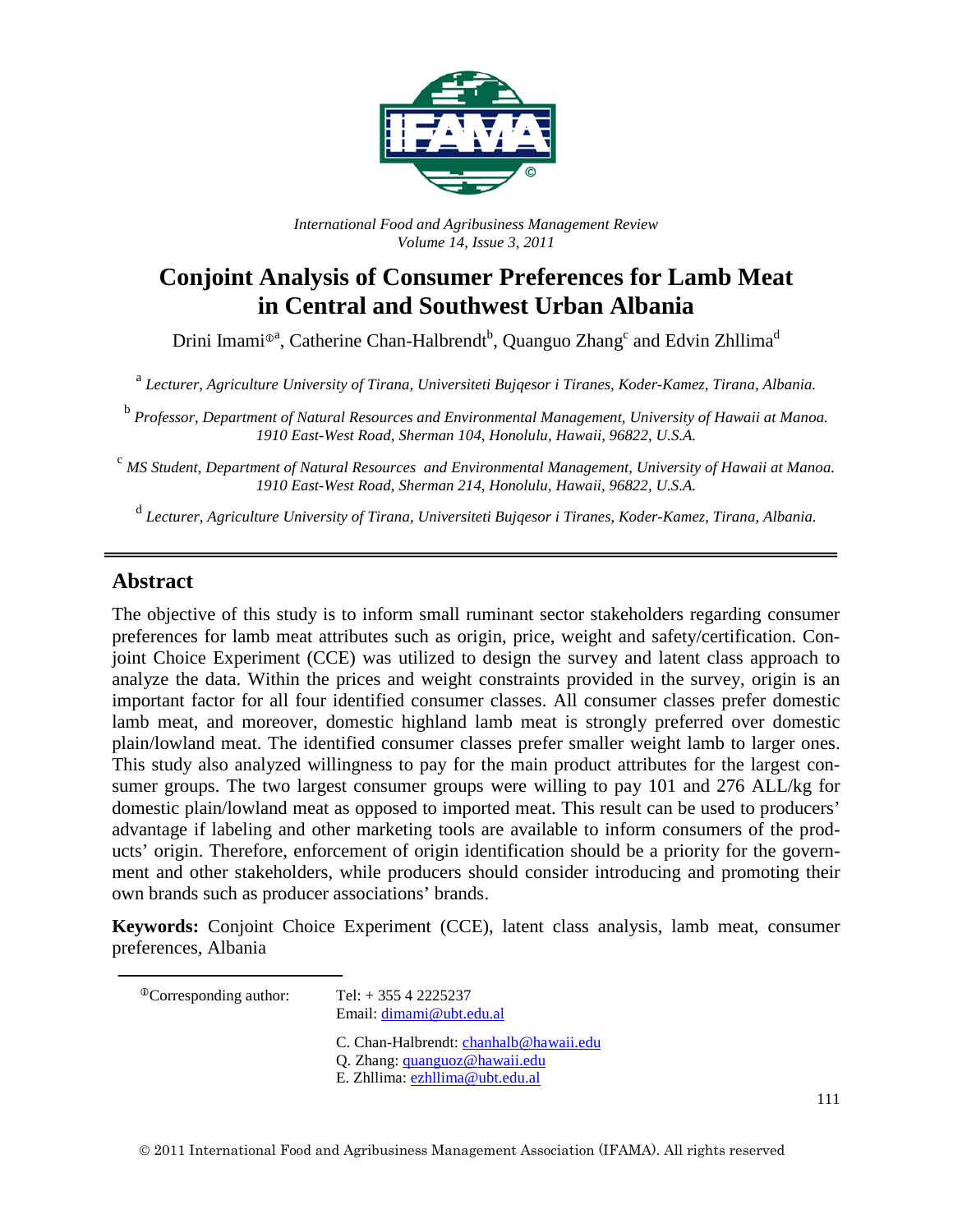### **Introduction**

Small ruminant (mainly sheep and to lesser extend goat) production is an important source of income for small Albanian agricultural holdings, especially in impoverished rural mountainous areas. In these areas, enhancing small ruminants' productivity is considered a priority by the Agriculture and Food Sector Strategy of Ministry of Agriculture, Food and Consumer Protection (MoACFP 2007). Meat and byproducts from small ruminants are used both for household consumption (most Albanian farms are subsistence and semi-subsistence farms) and sold on the market. Thus, government support for the development of this sector is important from rural economic development and poverty alleviation perspectives.

It is important that any support provided to this sector (as well as other agrifood sectors) be based on in-depth understanding of market characteristics and trends. In this context, understanding consumer preferences for lamb product attributes is instrumental in assisting policy makers, private investors, and individual farmers to design efficient and sustainable intervention activities. Specifically, the objectives of this study are to assess urban Albanian consumer preferences for different lamb meat attributes, to explore the market segments for the different lamb meat products, to estimate the relative importance of the different attributes and to assess willingness to pay for certain product attributes. This information is useful for marketing experts, policymakers, producer associations and retailers. However, given both the production base and retail sector are highly fragmented with very limited capacities to design and implement marketing strategies, the findings of this paper are of particular interest for policy-makers and donor programs active in the sector. These entities play a crucial role in shaping the sector production in context of the market trends.

This study was commissioned by United Nations Development Program (UNDP) Project "Improving the Performance of the Livestock Sector in Albania" to provide inputs for their strategy to support the Albanian small ruminants sector. This UNDP project is assisting small ruminant farmers in Southwest Albania to enhance access to market and increase profitability. Therefore, understanding of consumer preferences and willingness to pay for certain lamb meat attributes was considered important to anticipate and serve as guideline for the support of the targeted farmers and farmer associations. Our study was developed in close cooperation with several stakeholders, including the grantor, and farmer associations. The preliminary results were pre-sented and validated at a national workshop<sup>[1](#page-0-0)</sup> in October 2010 with the main stakeholders of the sector, including Ministry of Agriculture, Food and Consumer Protection, donor community, farmer associations, and researchers. Workshop participants found this study useful for their future engagement in the sector, especially the aforementioned UNDP Project that used this study as a basis for its support strategy for small ruminant farmers in Southwest Albania

### **Background**

The livestock industry is one of the fastest growing Albanian agricultural sectors in the past decade. Furthermore, since Albania has optimal conditions to breed sheep and goats as well as cows, the Albanian government considers the livestock sector a priority for development

<span id="page-1-0"></span><sup>&</sup>lt;sup>1</sup> For more information on this workshop, please visit: [http://www.undp.org.al/index.php?page=detail&id=155,](http://www.undp.org.al/index.php?page=detail&id=155) last accessed on 15<sup>th</sup> August 2011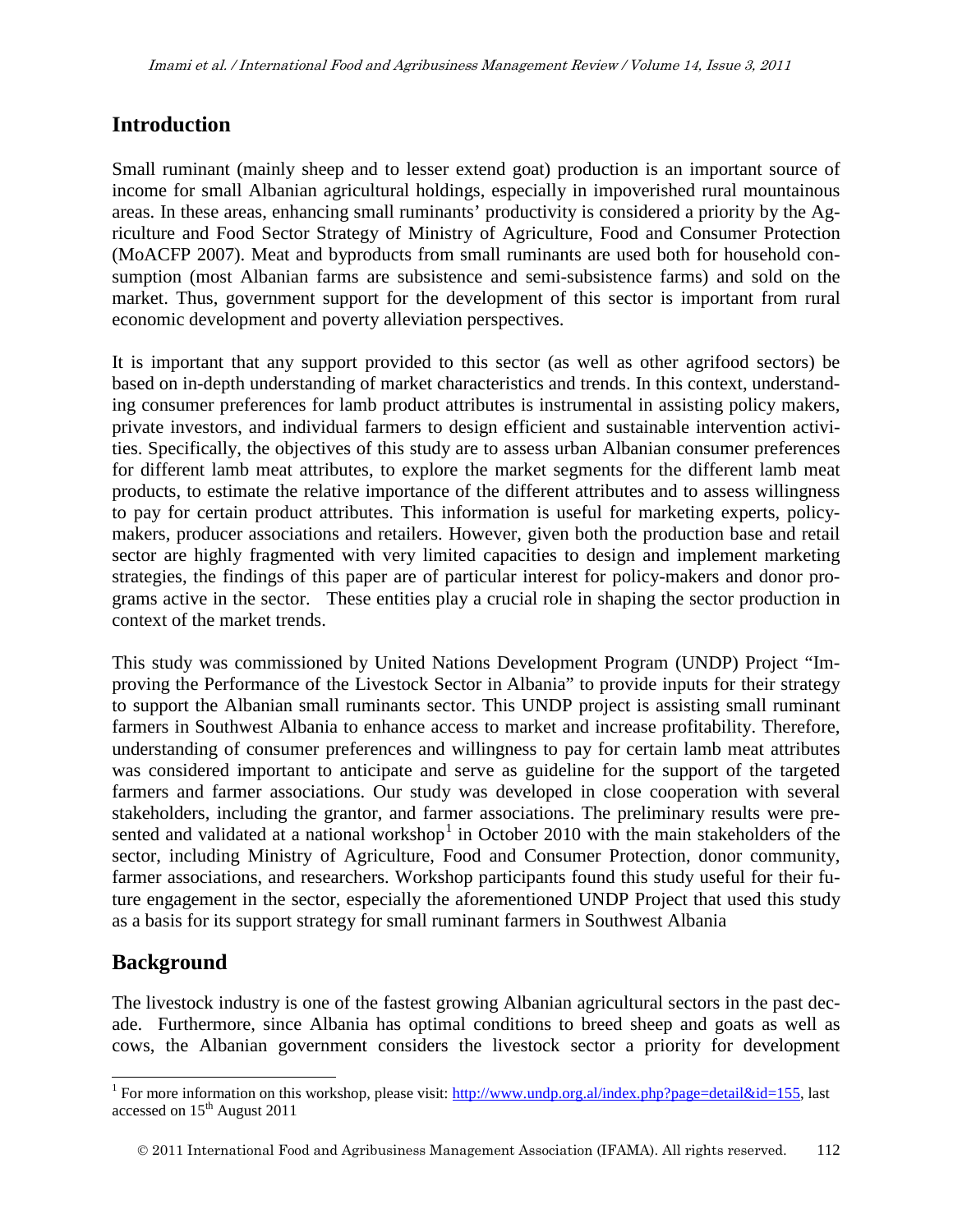(MoAFCP 2007). Lamb meat production is considered to be a major opportunity for the development and growth of the Albanian agriculture sector (WB 2007), particularly because lamb meat is an important component of the traditional diet in Albania.

The estimated yearly per capita consumption in urban areas is 3.5 to 3.8 kg of lamb and mutton and 0.6 kg of kid goat meat, while consumption in rural areas is much higher, with an estimated consumption of more than 7 kg of lamb and mutton and 3 kg of kid goat meat (Leonetti and Kristo 2010). The yearly per capita lamb and mutton consumption rate is higher than other comparable countries in the region such as Serbia (2.2 Kg), Macedonia (1.9 Kg), Bosnia and Herzegovina (0.6 Kg) (FAO 2009) and Kosovo (0.4 Kg) (FAO 2009). Most consumers buy lamb meat from butchers, and some directly from farmers. Only about 5% of consumers in urban areas buy lamb meat at supermarkets or other types of retail shops (DSA 2010). Domestic lamb meat is typically bought fresh at the butchers whereas imported lamb meat is typically available frozen in supermarkets or minimarkets.

Albania possesses a considerable number of sheep – more than 1.7 million in 2009. The number of sheep increased in the 1990s, peaked in 2000 and subsequently declined and stabilized around 2005. However, increasing productivity has more than offset the reduction of number of animals (See Table 1). Overall, increased productivity and better access to market led to a net increase in this sector's output, though production still fails to meet the growing urban demand (WB 2007). At the same time, though imports remain insignificant compared to domestic production, they have almost doubled since 2000, and are expected to grow further due to income growth and trade liberalization.

| <b>Thore I</b> . The most of shoop heads, shoop meat production and imports of fear |        |        |        |  |
|-------------------------------------------------------------------------------------|--------|--------|--------|--|
| Year                                                                                | 2000   | 2008   | 2009   |  |
| Sheep (000 heads)                                                                   | 1,939  | 1,800  | 1,768  |  |
| Meat production (ton)                                                               | 12,300 | 14,900 | 15,600 |  |
| Meat imports (ton)                                                                  | 342    | 599    | 616    |  |

**Table 1.** Number of sheep heads, sheep meat production and imports by year

**Source:** MoAFCP 2010 (Production figures), UNSTAT 2010 (Import figures)

Productivity and efficiency remain key challenges of this sector, contributing to relatively high production costs and prices. Product safety is also a major problem that has to be addressed by the producers and the government. Food-borne diseases caused by microbiological contamination are one of the major public health challenges in Albania, including frequently reported cases of brucellosis (WB, 2007).

While there have been several value chain studies of the small ruminant sector, there has not been an in-depth consumer preference survey on lamb meat in Albania. It is important that policy-makers, the donor community, and other stakeholders engaged in this sector take into consideration consumer "perception" for the main meat attributes when planning intervention strategies such as subsidy schemes and extension services. More specifically, this study provides useful inputs for strategies and actions implemented by the Ministry of Agriculture, Food and Consumer Protection, and several donor organizations/projects actively engaged in the Albanian small ruminant sector, including UNDP, SNV, EU projects.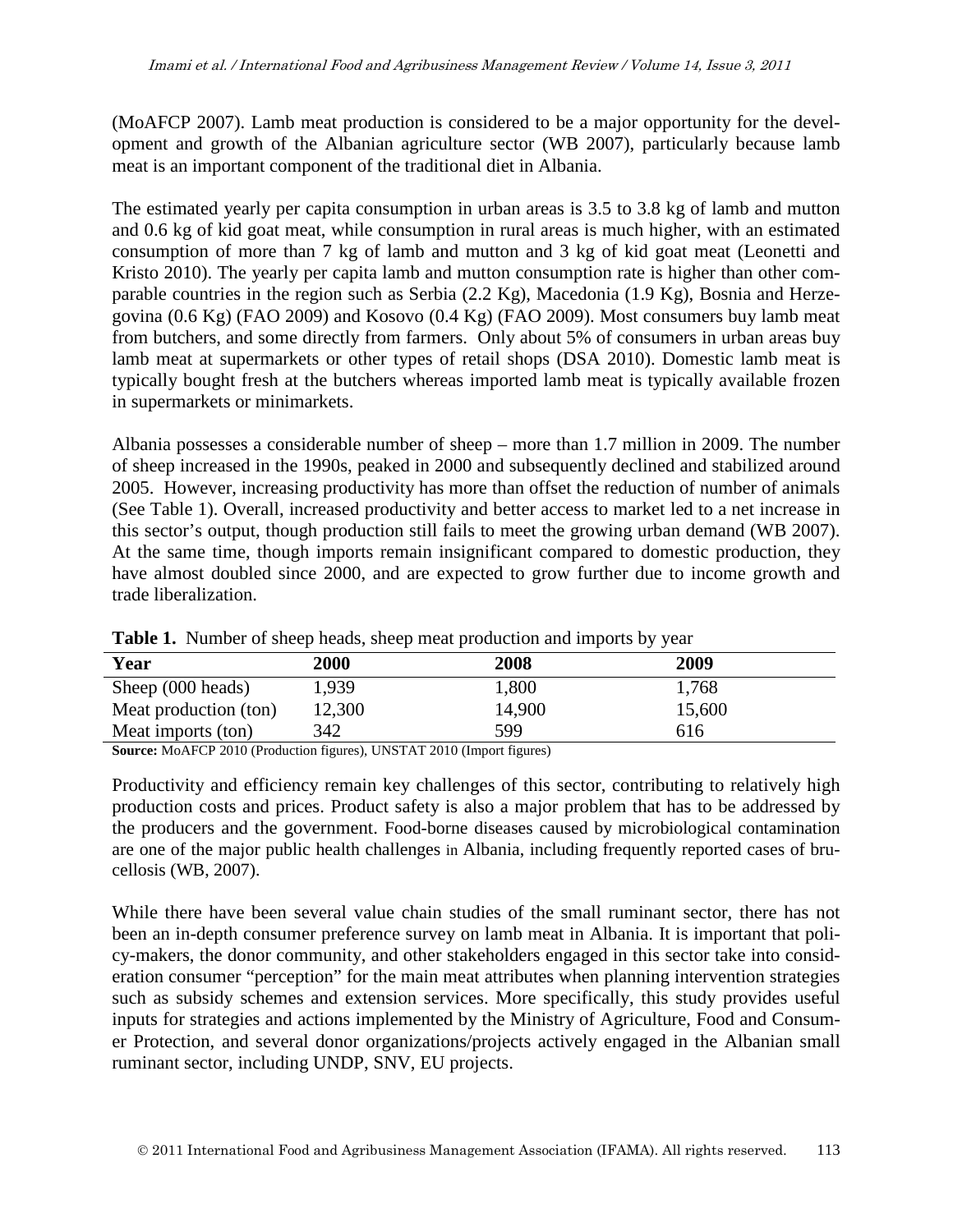## **Methodology**

#### *Research Design*

The last two decades have brought major behavioral changes to European consumers. The increased awareness of food safety, as well as changes in dietary and consumption patterns have attracted interest in studying fresh meat consumption preferences (Grunert 2005; Bernabeu and Tendero 2005). Various studies have focused on consumer behaviors related to lamb meat. Past studies have found that attributes such as quality and safety perceptions, health concerns (Rimal 2005; McEachern and Willock 2004; Schupp et al. 1998), tenderness (Dransfield 2005), packaging, production systems and origin (Roosen et al. 2003; Grunert 1997) influence consumer choices. Other scholars (such as Basiotis et al. 1993; Misra et al. 1993; Schutz et al. 1989; Adu-Nyako et al. 1999; Jimin et al. 2004; Becker et al. 1998 and Grunert 2005) emphasized that demographic factors such as age, gender, education, place of residence, household size, and income influence the choice and frequency of lamb meat consumption.

In this study, Conjoint Choice Experiment (CCE) and Latent Class Analysis (LCA) were used to develop efficient survey product profile designs and estimate consumer preference for lamb meat respectively. CCE was developed by Louviere and Woodworth (1983) and is based on the idea that a good can be described by its product attributes and their levels. The lamb meat attribute selection is based on extensive literature review on consumer's preference indication in regards to both extrinsic elements (labeling, place of purchase, price, origin, etc.) and intrinsic elements (color, texture, fat content, aroma, tenderness, freshness, etc.) of the product itself.

Few studies have used clustering methods or conjoint experiments to analyze fresh lamb meat consumption behavior; however there have been several studies for other types of meat. Various scholars such as (Lusk and Parker 2009; Lusk and Cevallos 2004; Lusk et al. 2001; and Ward et al. 2008), look into various aspects/attributes of beef meat, whereas Nilson et al. (2006) looks into pork meat. Regarding lamb meat, Bernabeu and Tendero (2005) interviewed 400 consumers in Spain focusing on the relative importance of different attributes such as price, certification, origin and commercial type; and Cunhal-Sendim et al. (1999) applied conjoint analysis to a butcher shop survey and found that the most important criteria for consumers were pricing and grading.

There are several advantages in using CCE over traditional conjoint analysis. First, the design of product attribute sets can mimic products with vary attribute levels, allowing measurements of the tradeoffs respondents make by choosing one attribute over another. Second, CCE uses discrete choices for choosing among pairs or sets of product profiles, rather than rating or ranking ten or twelve product profiles at one time. Thus, the design reduces the possibility of respondent fatigue often seen with traditional conjoint analysis. CCE also has two disadvantages. The first is that respondents repetitively choose a profile from a choice set. The respondent may "catch on" and give strategically biased answers. To minimize that possibility, the number of choice sets was reduced to about 12 per respondent. The second disadvantage is that there are no incentives for people to want to do the more complex conjoint choice survey. However, lamb meat is a traditional component in the Albanian diet and respondents are familiar with the attributes and more likely to participate if they know the product and the purpose of the survey. Overall, the advantages of CCE far outweigh its disadvantages (Chan-Halbrendt et al. 2010, a). A complete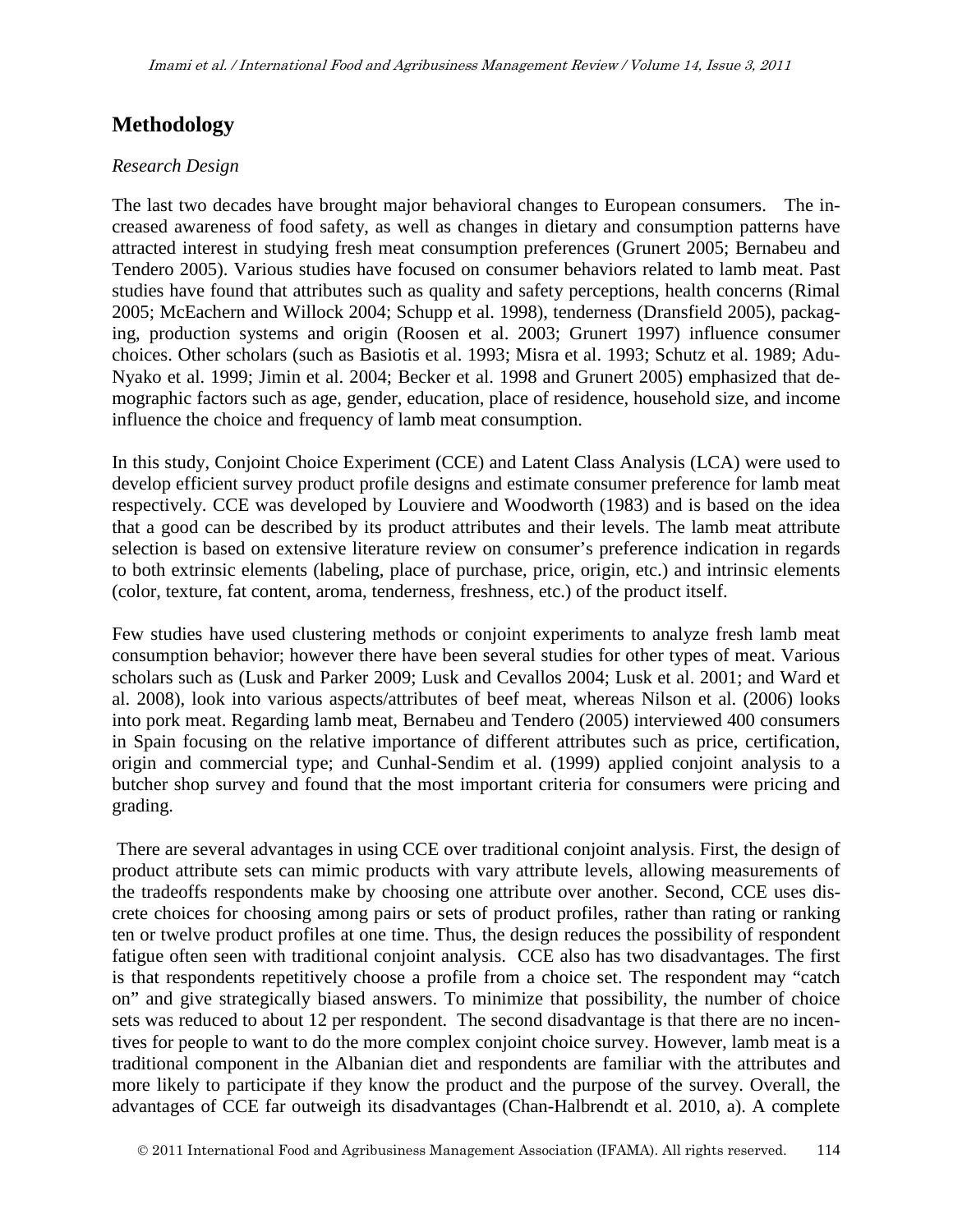CCE includes several steps such as attributes selection and determination level, choice set construction, data collection, and analysis.

Various studies have used several techniques for determining the most relevant product attributes. These include focus group interviews, in-depth interviews or means-end chain analysis (Krystallis and Ness 2005; Cunhal-Sendim et al. 1999). In this study, we chose the attributes based on extensive literature review of consumer preferences for lamb products (based on studies of Cunhal-Sendim et al. 1999; Bernabeu and Tendero 2005; Basiotis et al. 1993; Misra et al. 1993; Schutz et al. 1989; Adu-Nyako et al. 1999; Jimin et al. 2004, Becker et al. 1998; Corcoran et al. 2002; Bonne and Verbeke 2006) and other type of food basket products (Siskos et al. 2001; Sandalidou et al. 2002; Goering 1985; Gazquez-Abad and Sanchez-Perez 2009). We also organized two focus groups with consumers and experts (in agrifood marketing specialists, veterinarians, farmer association representatives, etc.) to determine the most important lamb meat purchasing attributes, their levels and other aspects related to the survey. As a result, four attributes were chosen for studying lamb meat preference: weight, origin, certification, and price. A summary of attributes and levels is shown in Table 2.

| <b>Attributes</b>           | Levels |                   |                |       |
|-----------------------------|--------|-------------------|----------------|-------|
| Carcass Weight $(Kg)$       |        |                   | 13             | 16    |
| Origin                      | Import | Domestic Highland | Domestic Plain |       |
| <b>Safety Certification</b> | VS*    | $NVS**$           |                |       |
| Price $ALL***/Kg$           | 700    | 800               | 900            | 1,000 |

**Table 2**. Lamb Meat Attributes and Levels

**Source:** Literature review and focus groups

\*: Veterinarian Stamp Any Butcher/Seller

\*\*: No Veterinarian Stamp Known Butcher/Seller

\*\*\*: ALL is the Albanian currency,  $1USD \approx 100$  ALL

Product Attributes and their Levels:

- 1. *Weight.* Lambs are mostly sold by farmers when the lambs are small as there is higher demand for young lamb meat. In addition, since sheep milk is often more profitable than meat, farmers tend to "get rid" of lambs as quickly as possible in order save the ewes' milk for sale and sell young lamb meat at a premium price. Thus, lambs that weigh between 7 – 16 kg dominate the market (Leonetti and Kristo 2010). For this attribute there were four levels: 7, 10, 13 and 16 kg (slaughtered/butchered weight).
- 2. *Origin.* Lamb meat origin is a very important consumer purchasing factor. Bernabeo and Tendero (2005) found that origin was an important purchasing attribute for various areas in Spain. Consumers and butchers participating in the focus groups confirmed a strong preference for domestic lamb meat as compared to imported. In addition, lamb grown in highland pastures is perceived to be of higher quality than lambs grown in the flatland. Thus, for this attribute, three levels were included: import, domestic highland, and domestic plain/lowland.
- 3. *Certification.* This is an essential attribute especially in the case of a developing country like Albania, which faces serious problems with food safety enforcement. The only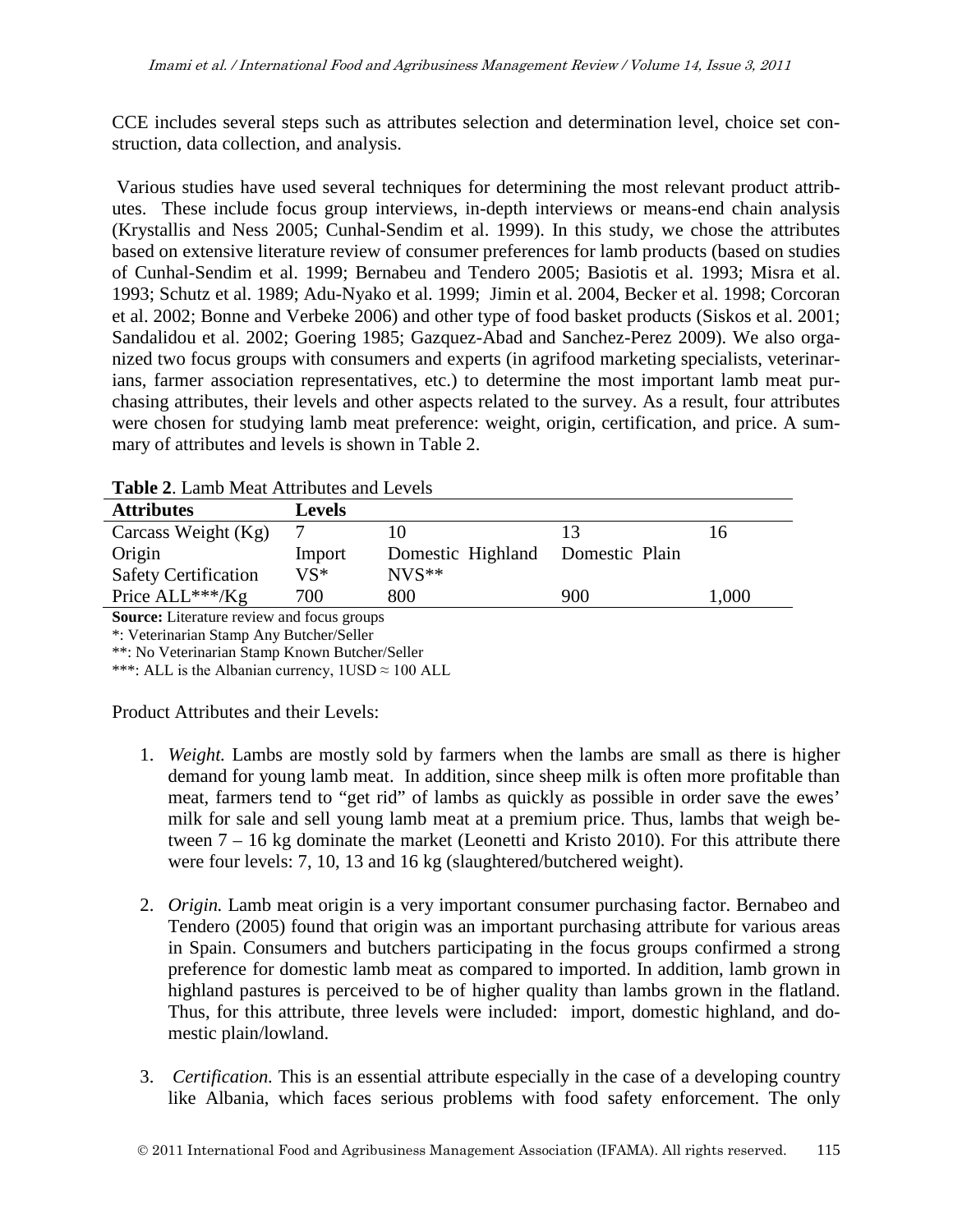sources of lamb meat safety insurance in Albania are governmental veterinary inspection and certification on one hand, and personal trust in the local butcher on the other hand. According to Albanian law, butchered lambs (and carcasses of other types of animals such as calves) should be inspected by an authorized veterinarian who stamps the carcass if it met government standards of safety and quality. Imports, on the other hand, are subject to more regular control via customs inspection. In practice, the public veterinarian certification system is not found to be very reliable according to the focus groups. Alternative mechanisms of safety and quality certifications are practically non-existent in this sector in Albania, as also there are no production or retail brands applied to lamb meat. Thus, for this attribute the levels were: lamb meat with veterinarian stamp (VS) from any butcher/seller, or lamb meat without veterinarian stamp (NVS) from a trusted (local) butcher/seller.

4. *Price*. Price consisted of four levels:  $700$   $ALL<sup>2</sup>/kg$  $ALL<sup>2</sup>/kg$  $ALL<sup>2</sup>/kg$ ,  $800$   $ALL/kg$ ,  $900$   $ALL/kg$ , and  $1,000$ ALL/kg. These prices are generally found in the market place and were confirmed by the focus group.

### *Statistical Design and Analysis*

Statistical design is used to combine the levels of the attributes into a number of alternative product profiles to be presented to respondents. Depending on how many choice sets and profiles are included in the experiment, one can have either complete or fractional factorial designs. A fractional factorial design is used to reduce the number of attribute level combinations while allowing for the efficient estimation of the effects of the individual attributes ('main effects'). In this study, there are four attributes, of which two have four levels (price and weight), one has three levels and one has two levels. Thus, the number of possible profiles totaled 4\*4\*3\*2 or 96. A complete factorial design would use all the 96 profiles, which is impossible for respondents to evaluate. The most commonly used method of constructing fractional factorial design in conjoint measurement is using orthogonal array. Orthogonal arrays build on Greco-Latin squares by developing highly fractionated designs in which the scenario profiles are selected so that the independent contributions of all main effects are balanced, assuming negligible interactions (Green and Wind 1975). From all possible profiles, sets of profiles were randomly developed and separated into 7 versions. The survey consists of two parts. The first part consisted of choosing the 12 choice sets and the second part was additional questions that included the socio-demographic details of each respondent. A sample choice set is given in Table 3. The software used to design the surveys was Sawtooth Software SSI web version 6.0. Since imports and uncertified lamb meat cannot occur together as all imports are subject to more rigorous international and custom safety standards and certification, the occurrence of this combination as a potential profile was prohibited.

<span id="page-5-0"></span><sup>&</sup>lt;sup>2</sup> ALL is the Albanian currency: 1 USD  $\approx$  100 ALL.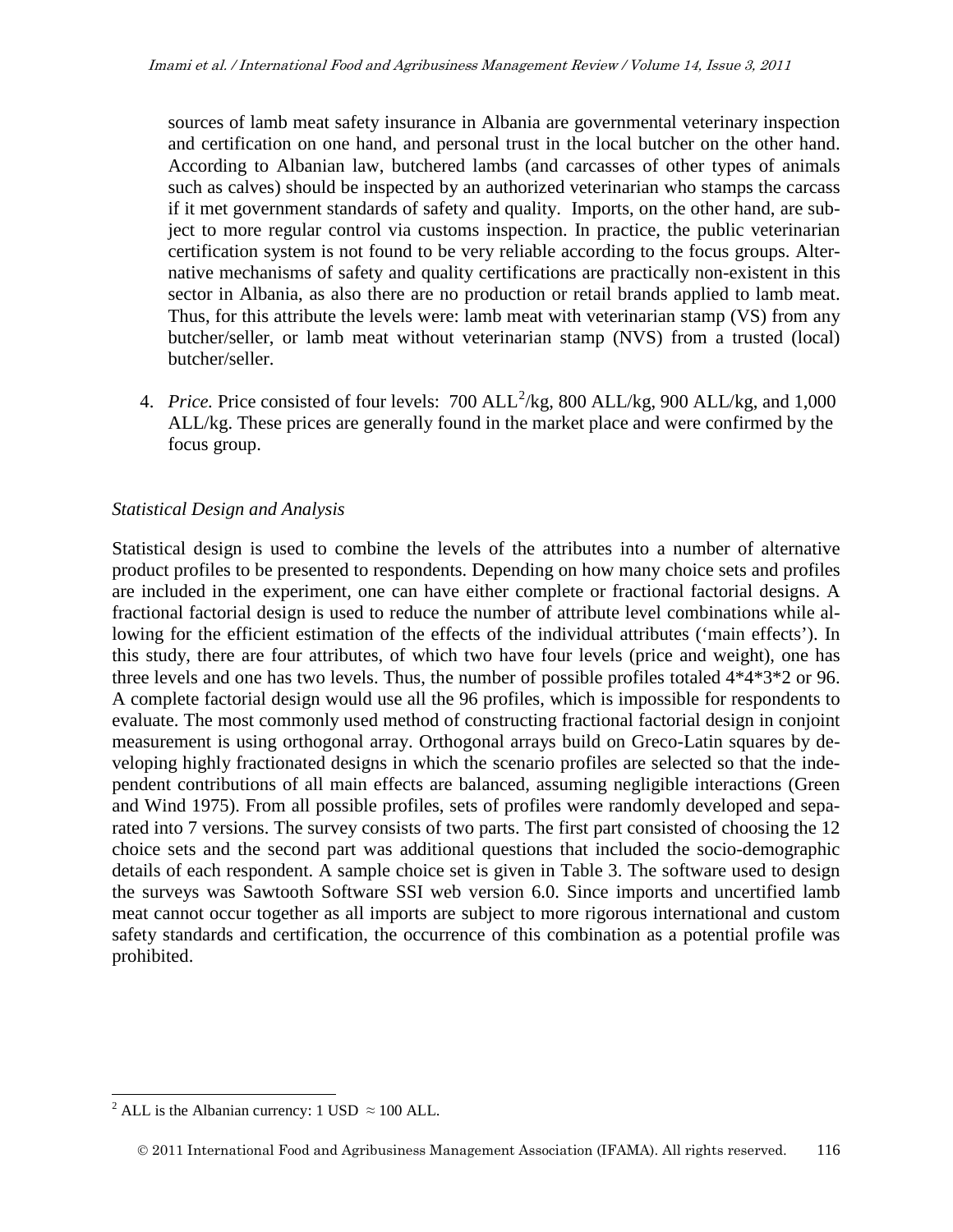| <b>rapic S.</b> Examples of a Choree Bet |                      |                 |                   |                   |  |
|------------------------------------------|----------------------|-----------------|-------------------|-------------------|--|
| <b>Attributes</b>                        | <b>Choice A</b>      | <b>Choice B</b> | <b>Choice C</b>   | <b>Choice D</b>   |  |
| Carcass Weight $(Kg)$                    | $\sqrt{10}$          | 13              | 16                |                   |  |
| Origin                                   | Domestic<br>Highland | Import          | Domestic<br>Plain | Domestic<br>Plain |  |
| Safety Certification                     | <b>NVS</b>           | VS              | <b>NVS</b>        | VS                |  |
| Price ALL/Kg                             | 800                  | 900             | 1,000             | 900               |  |

**Table 3.** Examples of a Choice Set

**Source:** Current study

Interviews were conducted with 378 randomly selected people from Tirana, Vlora, Saranda and Durres during July-August 2010. These four towns are situated in central and southwest Albania and together make up more than 65% of Albania's population with a high concentration of purchasing power. Geographical coverage, interview locations and the number interviewed were based on the aforementioned focus groups and expert assessment, constraints of the budget and the UNDP project's geographical coverage area. According to Johnson and Orme's (2003) formula for sample size with four attributes, the sample of 378 respondents is sufficient for the number of attributes and levels in this study.

Mail-based surveys are not possible in Albania given that the system of addresses is chaotic and information is often missing<sup>[3](#page-5-0)</sup>. To the authors' best knowledge, a mail-based household survey has never been administered in Albania. In-person interviews have been widely applied to similar consumer surveys in other countries (Lusk et al. 2002; Burton et al. 2001) and also to Albanian consumer research (Chan-Halbrendt et al. 2010, b). Therefore, this study was designed be be conducted through face-to-face interviews. The interviews were carried out by trained students at various sites within the targeted towns suggested by the focus groups. Interviews took place close to meat markets, butcher shops and supermarkets – people were approached randomly and after completing each face-to-face interview, interviewers would approach the next closest person who walked by.

In CCE (Conjoint Choice Experiment), which is applied for this study, the assumption is that a respondent will choose the product or profile that would give them the maximum utility. According to random utility model, a respondent's utility can be written as equation (1) (Magidson and Vermunt 2003; McFadden 1974):

$$
(1) \qquad U_j = V_j + e_j
$$

Where *Uj* represents total utility derived from the product and *Vj*, the systematic component of the utility and *ej* denotes a stochastic error. The probability *(P*) of choosing alternative *Aj* from a set of alternatives *A'* which is a subset of the alternatives union is given by equation (2) (Magidson and Vermunt 2003):

$$
(2) \qquad P_j = \exp(V_j) / \sum_{k \in A'} \exp(V_k)
$$

<span id="page-6-0"></span> <sup>3</sup> [http://uk.reuters.com/article/2010/05/14/us-albania-addresses-idUKTRE64D3HK20100514,](http://uk.reuters.com/article/2010/05/14/us-albania-addresses-idUKTRE64D3HK20100514) (accessed June, 2011)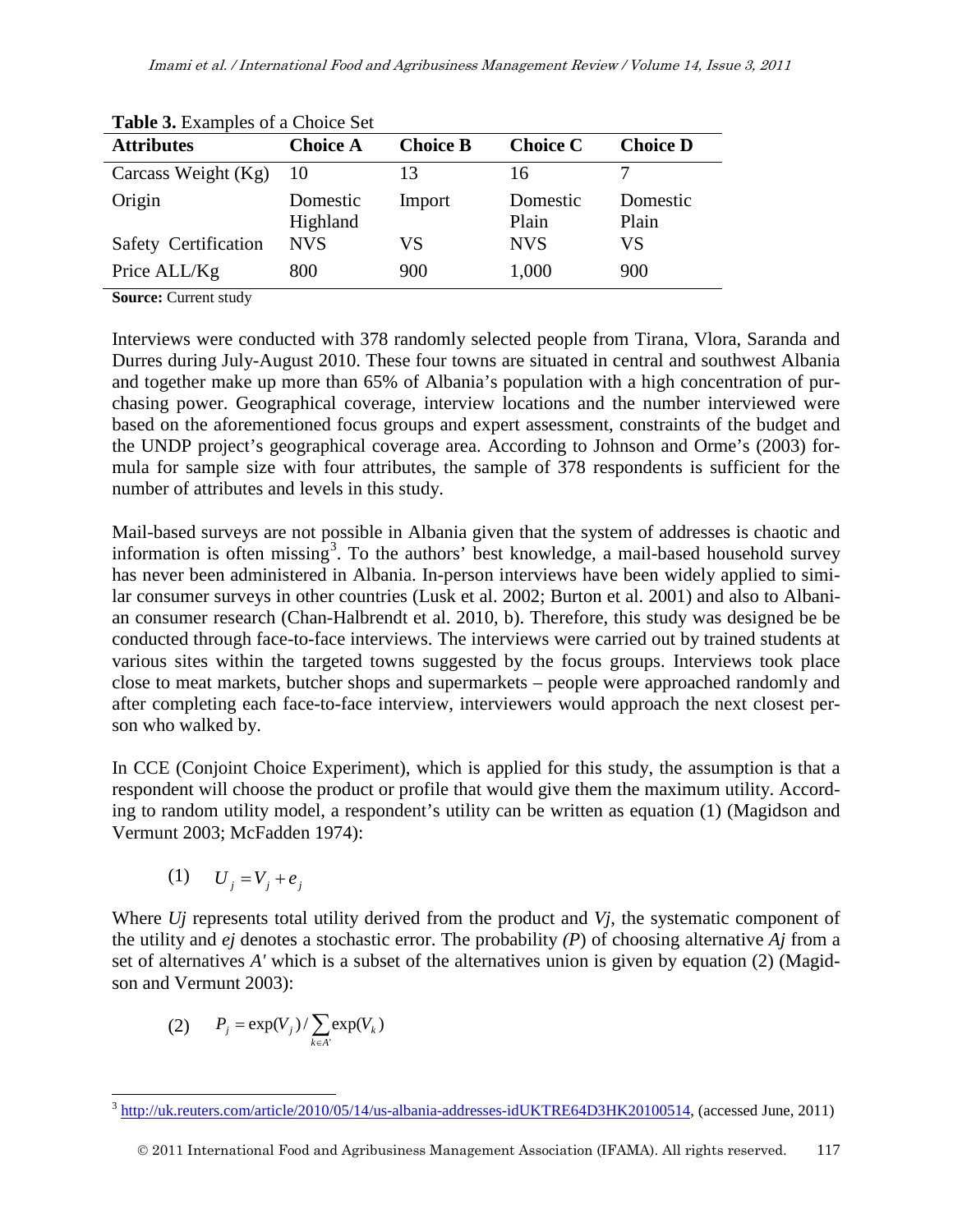As to Latent Class Model, Magidson and Vermunt (2003) also provides an equation for probability of respondents in class *t* choosing choice *j*. The population is divided into t classes, and  $t = 1$ , 2,..., T:

(3) 
$$
P_{j,t} = \exp(V_{j,t}) / \sum_{k \in A'} \exp(V_{k,t})
$$

Table 4 (below) shows the gender and age structure of the Tirana survey respondents. Tirana is the capital and largest city in Albania, and half of the interviews were conducted there. Most of the study sample matched the Tirana population except there were more male respondents. Men are slightly overrepresented in this study, and in Albania it is more common for men to do the food shopping, particularly for older generations.

|        |           | <b>Survey Respondents</b> | <b>Albania Population</b> |
|--------|-----------|---------------------------|---------------------------|
|        |           | (% )                      | (% )                      |
| Gender | Female    | 41.62%                    | 50.82%                    |
|        | Male      | 58.38%                    | 49.18%                    |
| Age    | 20-24     | 14.26%                    | 6.46%                     |
|        | 25-29     | 11.98%                    | 10.39%                    |
|        | 30-34     | 9.87%                     | 11.52%                    |
|        | 35-39     | 9.42%                     | 8.71%                     |
|        | $40 - 44$ | 9.52%                     | 9.83%                     |
|        | 45-49     | 10.01%                    | 12.08%                    |
|        | 50-54     | 8.80%                     | 13.20%                    |
|        | 55-59     | 6.86%                     | 8.15%                     |
|        | 60-64     | 5.29%                     | 8.15%                     |
|        | 65 and up | 5.10%                     | 11.52%                    |

**Table 4:** Demographic structure of the sample and population in Albania

**Data sources:** Institution of Statistics, Republic of Tirana. Available at:<http://www.instat.gov.al/> and survey data

### **Results**

The software used to analyze the data was Latent Gold Choice TM, Version 4.0 developed by Statistical Innovations. The first part of the Latent Class Analysis is to determine the number of classes for the model. Bayesian Information Criterion (BIC) is commonly used to assess model fitness in Latent Class Analysis (Magidson and Vermunt 2003). The lowest BIC value implies the best fit. In this case, we tested from one to 8 classes. In addition to using BIC, we used a bootstrap test to analyze the R-squares among the class models that have very close BICs. The bootstrap test was used to test between 4-class and 5-class models. The test showed that the 4 class model had the best results in terms of having a low BIC and insignificant bootstrap test between the 4-class and the 5-class model. As such, the 4-class model results were used to interpret the data. Price in the model was a continuous variable and other attributes were dummy variables using effects coding scheme to represent the levels. Table 5 below shows the estimated parameters and their statistical significance. In the 4-class choice model, Classes 1, 2, 3, and 4 represented 37%, 30%, 19% and 15%, respectively, of the interviewed sample. No socio-demographic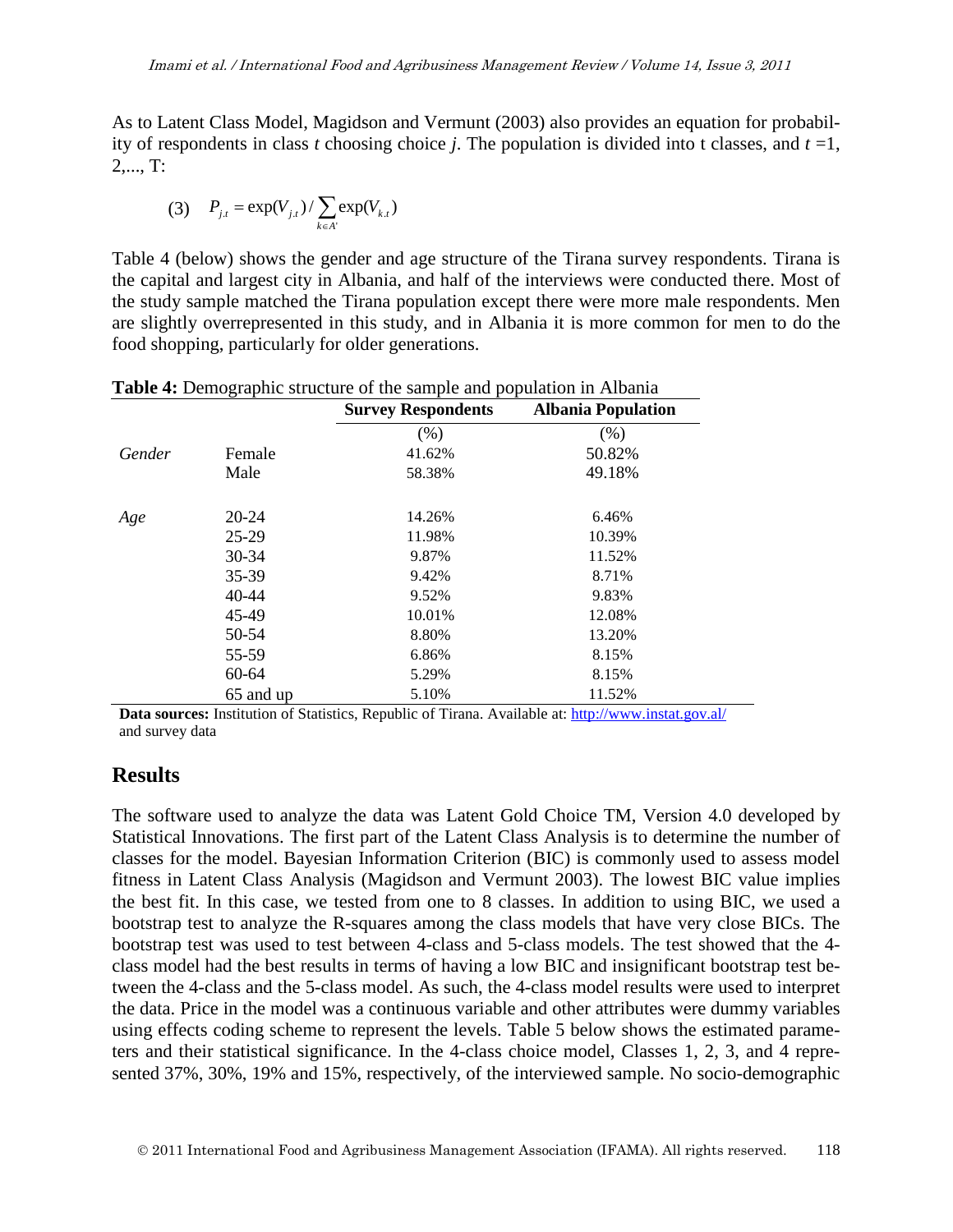variables (such as age, education etc.) differ significantly between these classes. Details of the four classes' estimated parameters are described below.

| <b>Table 9.</b> I didition Estimates |               |           |                    |           |                    |           |            |           |
|--------------------------------------|---------------|-----------|--------------------|-----------|--------------------|-----------|------------|-----------|
| <b>Attribute</b>                     | <b>Class1</b> | z-value   | Class <sub>2</sub> | z-value   | Class <sub>3</sub> | z-value   | Class4     | z-value   |
| <b>Price</b>                         | $-0.005**$    | $-10.269$ | $-0.004**$         | $-13.965$ | $-0.001$           | $-1.437$  | $-0.001$   | $-0.778$  |
| Origin                               |               |           |                    |           |                    |           |            |           |
| DH                                   | $3.111**$     | 20.411    | $0.404**$          | 6.741     | $1.673**$          | 13.206    | $1.785**$  | 13.035    |
| DP                                   | $-1.303**$    | $-6.689$  | $0.351**$          | 6.200     | $0.357**$          | 2.913     | 1.389**    | 10.746    |
| 1                                    | $-1.808**$    | $-7.895$  | $-0.754**$         | $-8.653$  | $-2.029**$         | $-10.371$ | $-3.175**$ | $-16.524$ |
| Weight $(Kg)$                        |               |           |                    |           |                    |           |            |           |
| 7                                    | 0.071         | 0.938     | 0.039              | 0.598     | $1.634**$          | 12.523    | $-0.343*$  | $-2.340$  |
| 10                                   | $0.299**$     | 4.032     | $0.155**$          | 2.857     | $0.419**$          | 4.721     | $0.377**$  | 2.890     |
| 13                                   | $0.221**$     | 2.539     | $0.225**$          | 4.114     | $-0.357**$         | $-3.164$  | 0.046      | 0.308     |
| 16                                   | $-0.592**$    | $-5.907$  | $-0.419**$         | $-6.017$  | $-1.696**$         | $-9.907$  | $-0.080$   | $-0.491$  |
| Certification                        |               |           |                    |           |                    |           |            |           |
| <b>VS</b>                            | $-0.243**$    | $-3.244$  | $-0.451**$         | $-9.440$  | $-0.268**$         | $-3.006$  | $1.877**$  | 16.660    |
| <b>NVS</b>                           | $0.243**$     | 3.244     | $0.451**$          | 9.440     | $0.268**$          | 3.006     | $-1.877**$ | $-16.660$ |
|                                      |               |           |                    |           |                    |           |            |           |

| <b>Table 5. Parameter Estimates</b> |  |
|-------------------------------------|--|
|                                     |  |

**Source:** Study's analysis

\*\* Significant at 0.01 level

Most estimated parameters were significant at the 0.01 level, with the exception of some of the price and lamb weights of 13 and 16 kilos. All price variables were negative as expected. All the classes preferred meat from domestic highland origins followed by domestic plain/lowland and lastly imports. There was variability in the preferences for carcass weight and certification by classes.

Respondents in Class 1 strongly preferred lamb meat from domestic highlands, but not domestic plain/lowland and imported lamb meat. For butchered weight, respondents were more likely to buy 10-13 kg lamb meat and less likely to buy the heavier lamb meat. In addition, respondents in Class 1 were more likely to buy lamb meat from a known butcher even if they did not have veterinary stamps. The price coefficient is negative (as expected) and significant.

Respondents in Class 2 significantly preferred domestic highland and domestic plain/lowland lamb meat but were less likely to buy imported lamb meat. Like Class 1 respondents, they were more likely to buy the medium size lamb meat and less likely to buy the higher weight lamb meat. The certification preference also paralleled Class 1 in that respondents were likely to buy from known butchers without certification. Also for this class, the price coefficient is negative (as expected) and significant.

Respondents in Class 3 were more likely to buy domestic lamb meat, but strongly preferred highland meat to that from the plain/lowland; their lowest origin preference was for imported meat. Class 3 was likely to buy the lowest weight lamb meat, and was more likely to buy meat from known butchers without government quality and safety certification. Price was not significant in this class.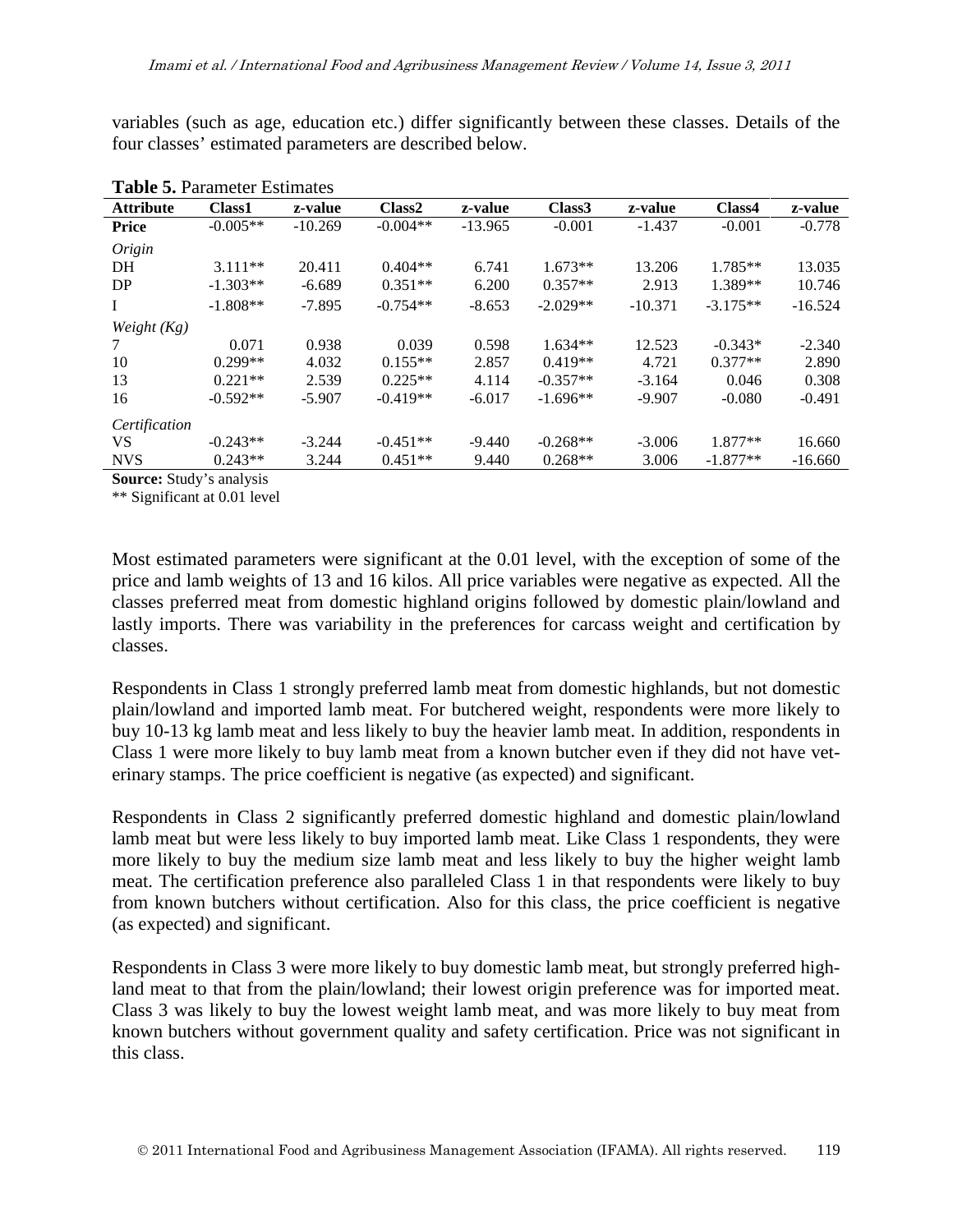Respondents in Class 4 were most likely to buy domestic highland lamb meat, followed by domestic plain/lowland meat and least likely to buy imported lamb meat. Respondents were more likely to buy medium weight lamb meat and less likely to buy the lower weight lamb meat. Attitude toward certification differed for this class in that Class 4 respondents were more likely to buy lamb meat with approved government certification. Price was not significant in Class 4 too. The results of the parameters above showed the significant attributes and the relative preference directions of the attribute levels for each of the classes. However, using relative importance analysis can show which attribute among all the significant attributes is the most important for each of the classes. Table 6 summarizes the relative importance for the four classes. Origin was the most important attribute for most of the classes, but particularly for Classes 1, 3 and 4 in which the importance was close to or over 50%. For Class 2, price and origin were equally important in purchasing decisions. For Class 3, origin and weight were equally important to consumers' preferences, while the group placed very little importance on price and certification. For Class 4, origin was very important followed by certification, however, price and weight are not important to this class.

| <b>Share of each class</b> | <b>Class1</b> | Class2 | Class3 | <b>Class4</b> |
|----------------------------|---------------|--------|--------|---------------|
|                            | 37%           | 30%    | 19%    | 15%           |
| <i>Attributes</i>          |               |        |        |               |
| Price                      | 19%           | 33%    | 33%    | 2%            |
| Origin                     | 63%           | 29%    | 29%    | 52%           |
| Weight                     | 11%           | 16%    | 16%    | 7%            |
| Certification              | 6%            | 22%    | 22%    | 39%           |

**Table 6.** Relative Importance and Size of Each Class

**Source:** Study's Analysis

Another aspect analyzed was willingness to pay, which is represented by implicit prices, showing the maximum amount of money consumers are willing to pay in exchange for a different attribute level for the good. Implicit prices can be determined using the ratio of the price attribute coefficient to the difference of the coefficients of the attribute levels of interest (Colombo, 2008). In this study, the compensating surplus equation was used to estimate the implicit prices as shown in equation (4):

4) 
$$
CV = -\frac{1}{\beta_m}(V^1 - V^0)
$$

Where,  $\beta m$  is the parameter estimate of price, and  $V^0$  and  $V^1$  are the initial utility and the desired utility, respectively. As the willingness to pay involves the estimated parameter of the attribute price, it makes sense to only discuss Class 1 and Class 2 because the price parameter in Class 3 and Class 4 was not significant. Table 7 gives a summary of WTP for Class 1 and Class 2.

**Origin Class 1 Class 2** Import to Domestic Plain/Lowland 101 276 Domestic Plain/Lowland to Domestic Highland 883 13

**Table 7.** Willingness to Pay for Origin Changes in Attribute Levels (ALL/kg)

**Source:** Study's Analysis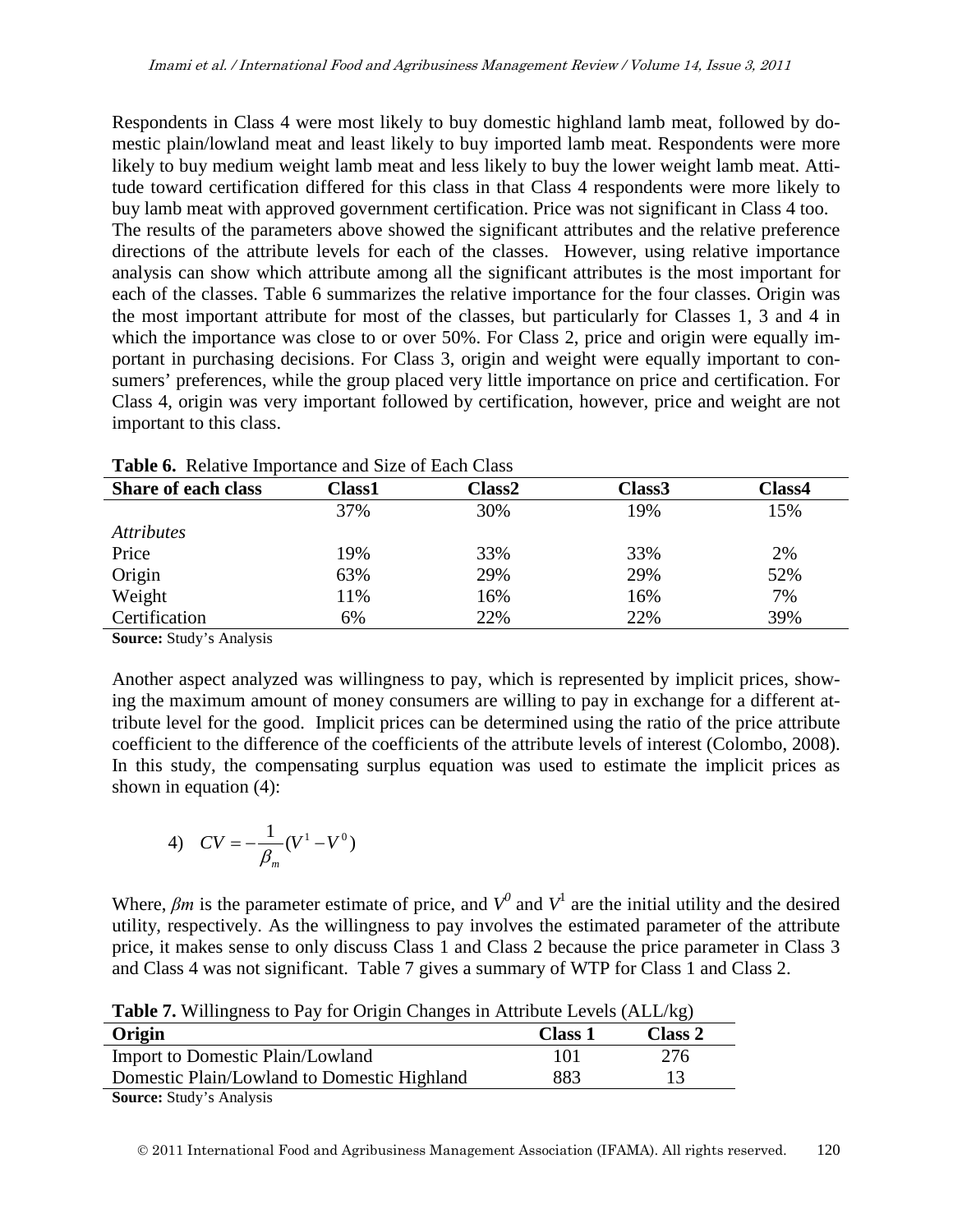As previously discussed, origin is very important for all classes. For Class 1 and Class 2, domestic highland lamb meat is the preferred lamb meat. Respondents in Class 1 and 2 are willing to pay an additional 882 and 13 ALL/kg, respectively, for domestic highland meat as opposed to domestic plain/lowland meat, and an additional 101 and 276 ALL/kg for domestic plain/lowland meat as opposed to imported meat (See Table 7). These two classes would switch to veterinary certified (stamped) meat only if it were about 100 or 200 ALL/kg less expensive than meat without formal certification but recommended by the butcher.

## **Conclusions**

This study illustrates important aspects of Albanian urban consumer preferences for lamb meat attributes including origin, price, weight and food safety (certification). Within the given range of prices, origin, certification and weight of the survey, origin is by far the most important factor for consumers when choosing to buy lamb meat (similar to studies by Bernabeo and Tendero 2005; Grunert 1997). The attribute preferences are followed by weight and certification. However, the importance of weight, as well as price and certification seem to vary significantly across the four identified consumer classes.

All identified consumer groups prefer lower (10 Kg) carcass weight, while only class 3 prefers even lower (7 Kg) carcass weight. The three largest classes show statistically significant dislike for the 16 Kg carcass weight compared to lighter weights. These findings are partially in line with a similar study on consumer preferences for lamb meat in the Mediterranean in which Bernabeo and Tendero (2005) found that Spanish consumers generally preferred suckling lamb (butchered between 25-30 days with a dead weight carcass of less than 7 kg) as compared to ''ternasco'' (lamb butchered between 60 and 90 days, with a carcass weighing between 10 and 14 kg). The lower weight preferences may be translated into different cost – benefit ratios for breeders when taking into consideration feeding costs, insemination schedule and transportation costs.

As long as proper labeling is in place to avoid cheating from butchers or retailers, it appears that competition from import lamb meat is not a major issue for the Albanian lamb meat industry. Domestic highland lamb meat is strongly preferred to plain/lowland meat, which can be used as an advantage if labeling or other marketing tools are available to inform and convince consumers of the origin. Therefore promotion of origin of the lamb meat should be a priority for the government and other stakeholders, while producers should consider introducing and promoting their own brands (i.e. producer associations' brands).

There is obvious distrust in the government food safety enforcement system as most consumer groups do not prefer to buy veterinarian stamped meat. This has strong implications for policymakers. Strengthening the implementation capacities and improving the image of the government veterinarians and food safety regulation system should be considered a priority in the context of the ongoing institutional and legal reforms. On the other hand, there is a relatively strong trust among most consumer groups in the local butchers. It should be noted that trusted local butchers may be perceived to have the capacity not only to guarantee meat safety but also other aspects such as quality and origin. This exceeds the scope of the current veterinarian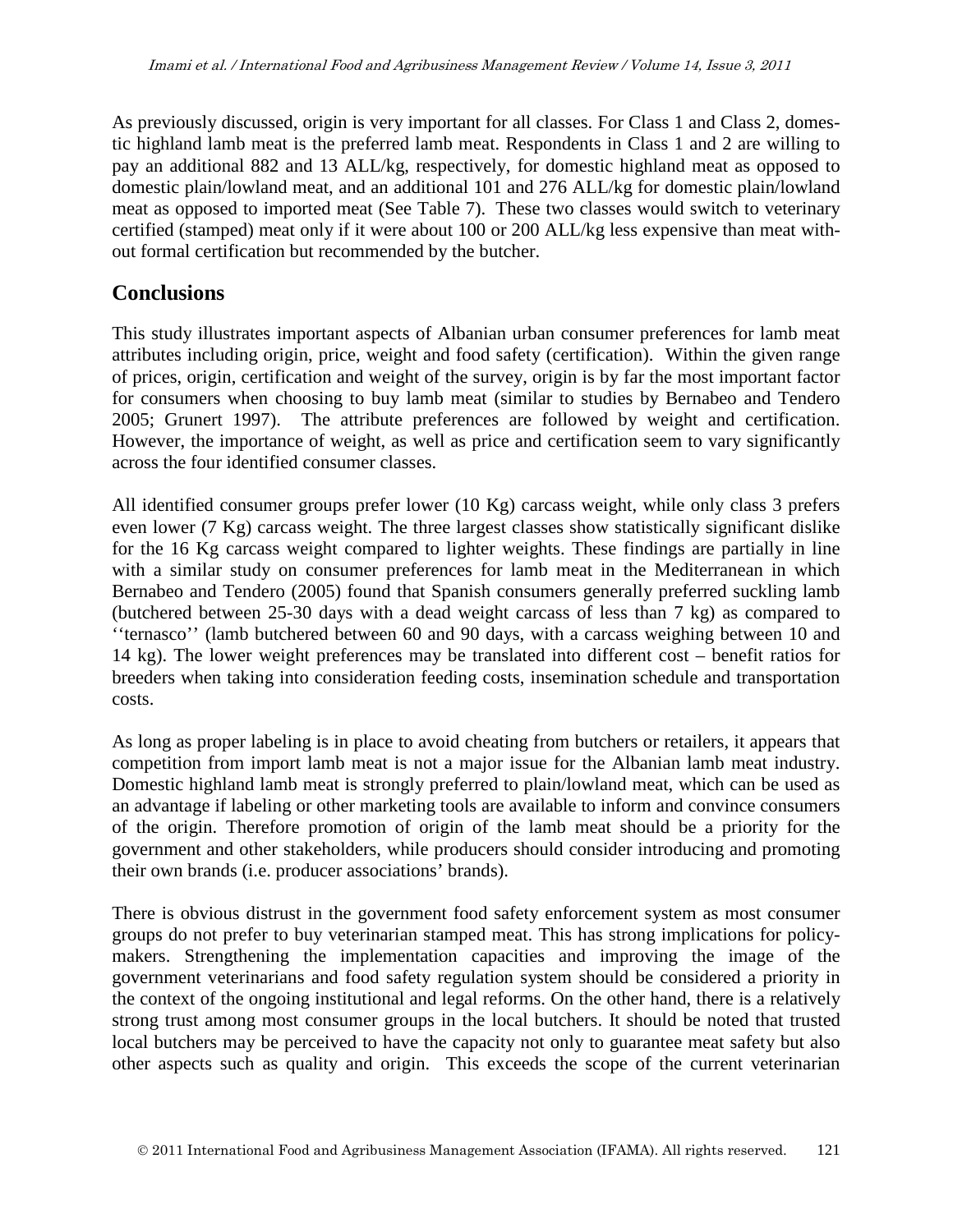certification provision, in which safety is the primary concern<sup>[4](#page-6-0)</sup>. Therefore, it may be concluded that currently all marketing, promotion and communication strategies of different stakeholders should largely rely on butchers to reach consumers.

The information provided by this study is useful for marketing experts, policy-makers, producer associations and retailers. Farmers can use this information to decide which would be the most profitable and preferred lamb carcass weight to sell, whereas farmer associations or production groups may consider introducing their own brands, particularly in the case of breeders of highland-bred lamb. Retailers and intermediaries (wholesalers) can brand/label the product to promote preferred origin. Finally, the study findings are of interest to policy-makers and donor programs active in the sector, which play a crucial role in shaping the sector production in context of the market trends.

# **References**

- Adu-Nyako, K. and A. Thompson. 1999. Food Safety Risk Perceptions and Behavior of Consumers in the Southern Black Belt Region of the US. Paper presented at annual meetings of the *American Agricultural Economics Association*. Nashville. TN. August: 8-11.
- Basiotis, P.P. and J.F. Guthrie. 1993. Characteristics Associated with Various Types of Food Safety Concerns. In Valuing Food Safety and Nutrition. NE-165 Regional Research Project. *Food Marketing Policy Center* University of Connecticut.
- Becker, T., E. Benner, and K. Glitsch. 1998. Summary Report on Consumer Behavior Towards Meat in Germany, Ireland, Italy, Spain, Sweden and the United Kingdom - Results of a Consumer Survey. *Universität Hohenheim. Göttingen*. Working Paper FAIR CT-95- 0046.
- Bernabe´u, R. and A. Tendero. 2005. Preference Structure for Lamb Meat Consumers. A Spanish Case Study. *Meat Science* 71 (3): 464-70.
- Bonne, K. and W. Verbeke. 2006. Muslim Consumer's Motivations Towards Meat Consumption in Belgium- Qualitative Exploratory Insights from Means-End Chain Analysis. *Anthropology of food.* available at: [http://aof.revues.org/index90.html.](http://aof.revues.org/index90.html) (accessed on  $1<sup>st</sup>$  November 2010).
- Burton, M., D. Rigby, T. Young, T. and S. James. 2001. Consumer Attitudes to Genetically Modified Organisms in Food in the UK. *European Review of Agricultural Economics* 28 (4): 479-98.
- Chan-Halbrendt, Lin, T., Fang Yang, and G. Sisior. 2010 (a). Hawaiian Residents' Preferences for Miconia Control Program Attributes Using Conjoint Choice Experiment and Latent Class Analysis. *Environmental Management* 45(2): 250-260.

<sup>&</sup>lt;sup>4</sup> The issue of Albanian meat safety and quality is currently under analysis by several of this study's coauthors.

2011 International Food and Agribusiness Management Association (IFAMA). All rights reserved. 122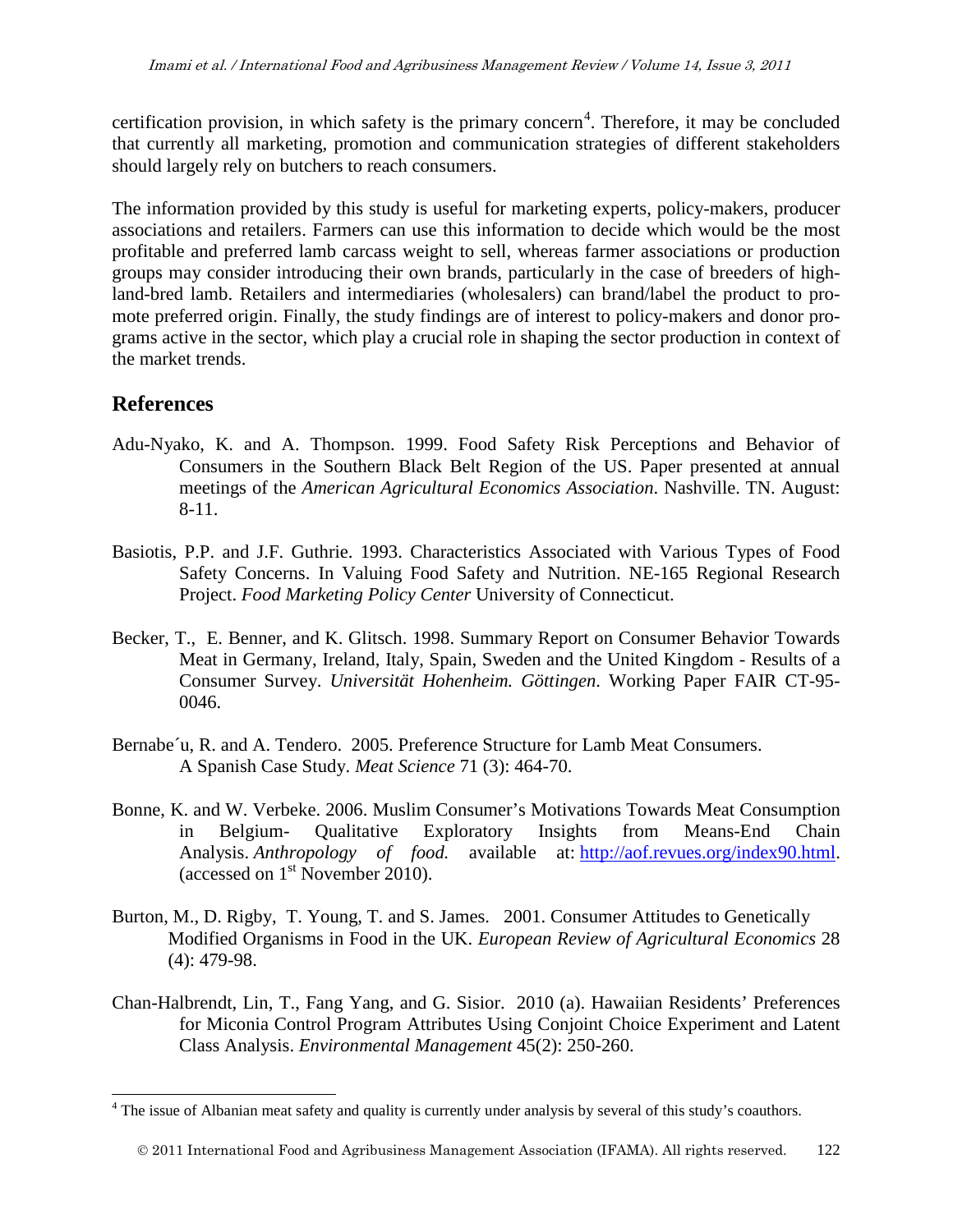- Chan-Halbrendt, C., E. Zhllima, G. Sisior, D. Imami and L. Leonetti. 2010 (b). Consumer Preference for Olive Oil: The Case of Tirana. *International Food and Agribusiness Management Review* 13 (3): 55 – 74.
- Colombo, S., N. Hanley and J. Louviere. 2008. Modeling Preference Heterogeneity in Stated Choice Data: an Analysis for Public Goods Generated by Agriculture. Stirling Economics Discussion Papers 2008/28. University of Stirling.
- Corcoran, K., A. Bernués, E. Manrique, T. Pacchioli, R. Baines and J. P. Boutonnet. 2002. Consumers' Perception of Quality in Organic Food: A Random Utility Model Under Preference Heterogeneity and Choice Correlation From Rank-Orderings. *British Food Journal* 104 (3/4/5): 200-213.
- DSA. 2010. Analyzing Consumer Preferences for Lamb Meat in Albania. Report Prepared for UNDP Project "Improving the Performance of the Livestock Sector in Albania".
- Cunhal-Sendim, A., J. Albiac Murillo, R. Delfa Belenguer and F. Lahoz Castelló. 1999. Quality Perception of Light Lamb Carcass. *Arch. Zootec* 48: 187-196.
- Dransfield, E. 2005. Consumer Importance in Creating Demands for Meat and Meat Product Safety. *Tehnologija Mesa* 46 (1/2): 3-10.
- FAO. 2009. Agribusiness Handbook-Red meat, available at: [http://www.fao.org/docrep/012/al178e/al178e.pdf.](http://www.fao.org/docrep/012/al178e/al178e.pdf) (Accessed July 2011).
- Ga´zquez-Abad, J. and M. Sanchez-Perez. 2009. Factors Influencing Olive Oil Brand Choice in Spain: An Empirical Analysis Using Scanner Data. *Agribusiness* 25 (1): 36–55. (Accessed on  $21<sup>st</sup>$  November 2009).
- Goering, P. A. 1985. Effects of product trial on consumer expectations, demand, and prices. *Journal of Consumer Research* 12: 74–82.
- Green, P.E. and Y. Win. 1975. New Ways to Measure Consumers' Judgments. *Harvard Business Review* (July/August): 89-108.
- Grunert, K.G. 1997. What is in a steak? A cross-cultural study on the quality perception of beef. *Food Quality and Preference* 8(3): 157-174.
- Grunert, K.G. 2005. Food quality and safety: consumer perception and demand. *European Review of Agricultural Economics* 32 (3): 369.
- Jimin,W., Z.Z. Yue and R. J. Cox. 2004. Animal product consumption in China. Asian *Agribusiness Research Centre (AARC) Working Paper Series* No. 35.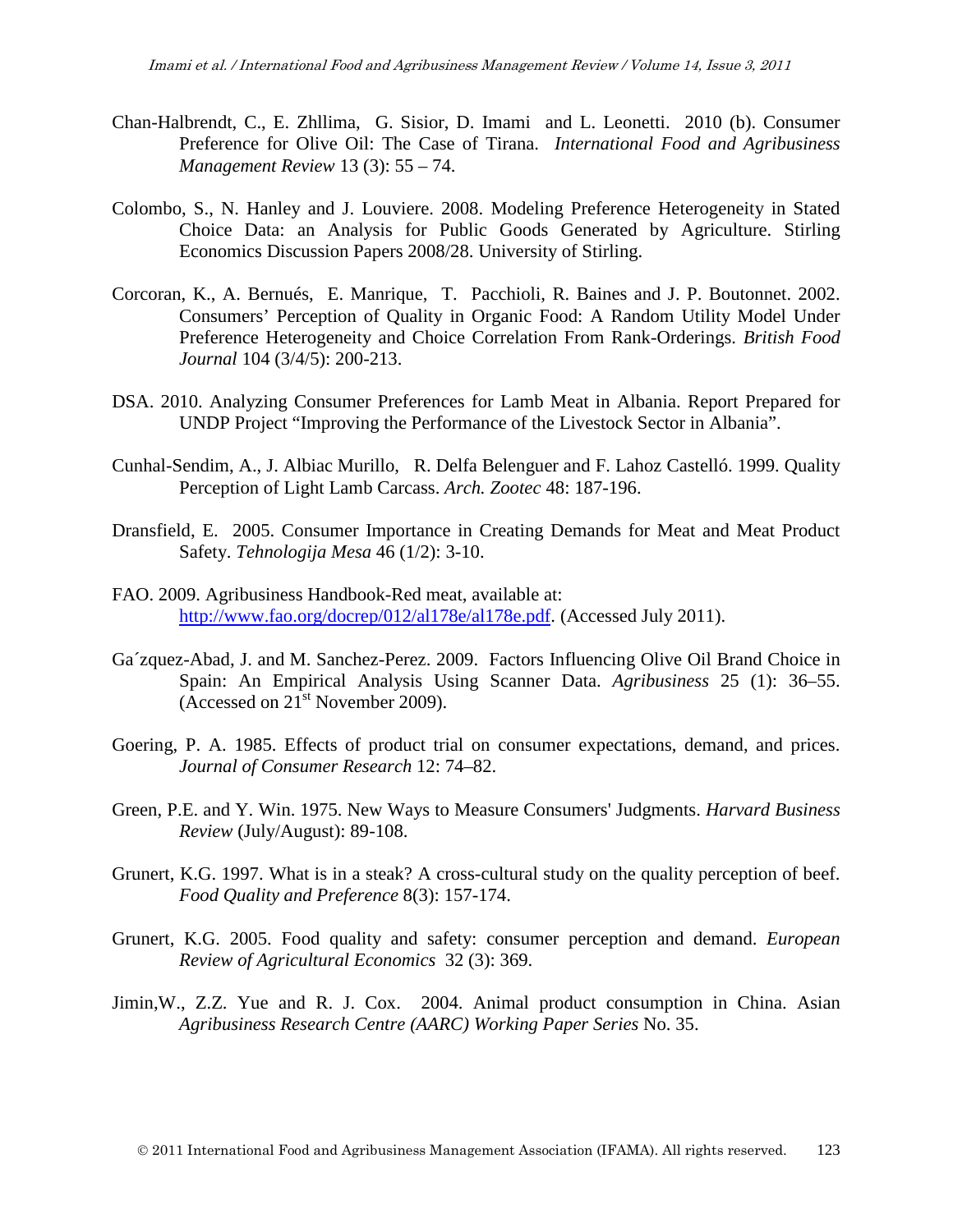- Johnson, R. and B. Orme. 2003. Getting the Most From CBC. Sawtooth Software Research Paper Series: <http://www.sawtoothsoftware.com/education/techpap.shtml>(accessed November 2010).
- Krystallis, A. and M. Ness. 2005. Consumer Preferences for High Quality Olive Oil in Greece: A Conjoint Study. *International Food and Agribusiness Management Review* 8(2): 62-91.
- Leonetti, L. and I. Kristo. 2010. Value Chain Study of Lamb Meat in Albania Report Prepared for UNDP Project "Improving the Performance of the Livestock Sector in Albania".
- Louviere, J.J. and G. Woodworth. 1983. Design and Analysis of Simulated Consumer Choice or Allocation Experiments: An Approach Based on Aggregate Data. *Journal of Marketing Research.* 20: 350-367.
- Lusk, J.L. and N. Parker. 2009. Consumer Preferences for Amount and Type of Fat in Ground Beef. *Journal of Agricultural and Applied Economics* 41:75-90.
- Lusk, J. L., M. Moore, L. House and B. Morrow. 2002. Influence of Brand Name and Type of Modification on Consumer Acceptance of Genetically Engineered Corn Chips: A Preliminary Analysis. *International Food and Agribusiness Management Review* 4: 373- 383.
- Lusk, J.L. and E. Cevallos. 2004. Factors Influencing Demand for a Producer-Owned Beef Retail Outlet. *Journal of Agricultural and Applied Economics* 36:97-112.
- Lusk, J.L., J. A. Fox, J.A., T. C. Schroeder, J. Mintert and M. Koohmaraie. 2001, In-Store Valuation of Steak Tenderness. *American Journal of Agricultural Economics* 83:539-550.
- Magidson, J. and J. Vermunt. 2003. Latent Class Models. <http://www.statisticalinnovations.com/articles/sage11.pdf> (accessed November 2009).
- McEachern, M.G. and J. Willock. 2004. Producers and Consumers of Organic Meat: A Focus on Attitudes and Motivations. *British Food Journal* 106 (7): 534-552.
- McFadden, D. S., ed. 1974. Conditional Logit Analysis of Qualitative Choice Behavior. Edited by I. Zarembka. Frontiers in econometrics. New York: Academic Press.
- Misra, S.K., S. M. Fletcher and C. L. Huang. 1993. Pesticide Residue and Food Safety: Consumer Attitudes and Confidence. In Valuing Food Safety and Nutrition. NE 165 Regional Research Project. *Food Marketing Policy Center*. University of Connecticut.
- MoAFCP. 2007. Strategy Agriculture and Food Sector for the period 2007-2013. Tirana, Albania.
- MoAFCP. 2010. Statistical Yearbook. Tirana, Albania.